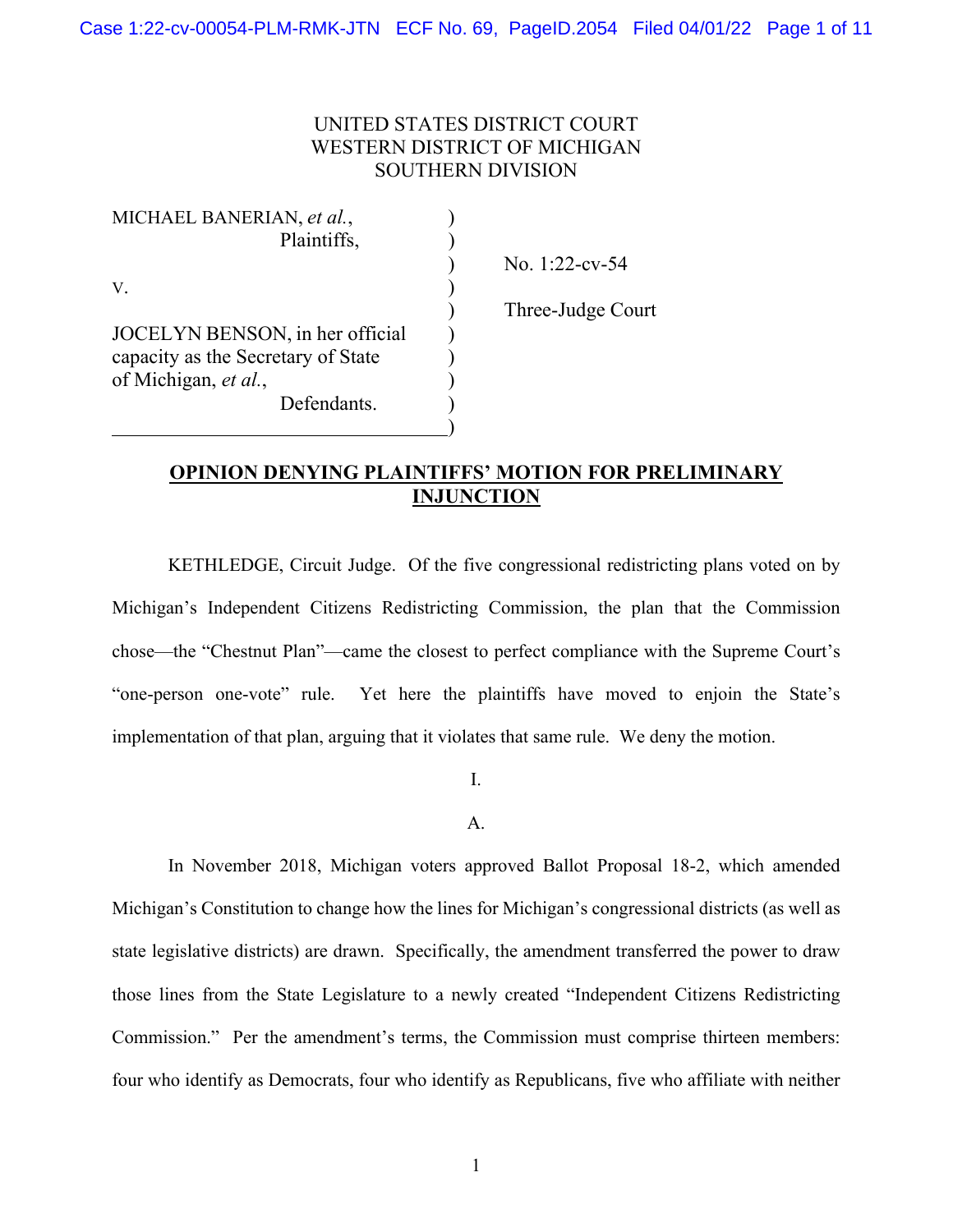party, and none of whom have been active in politics during the preceding six years. *See* Mich.

Const. art. IV,  $\S 6(1)(b)$ . The amendment also directs the Commission to consider the following

districting criteria, listed in order of priority:

- (a) Districts shall be of equal population as mandated by the United States constitution, and shall comply with the voting rights act and other federal laws.
- (b) Districts shall be geographically contiguous. Island areas are considered to be contiguous by land to the county of which they are a part.
- (c) Districts shall reflect the state's diverse population and communities of interest. Communities of interest may include, but shall not be limited to, populations that share cultural or historical characteristics or economic interests. Communities of interest do not include relationships with political parties, incumbents, or political candidates.
- (d) Districts shall not provide a disproportionate advantage to any political party. A disproportionate advantage to a political party shall be determined using accepted measures of partisan fairness.
- (e) Districts shall not favor or disfavor an incumbent elected official or a candidate.
- (f) Districts shall reflect consideration of county, city, and township boundaries.
- (g) Districts shall be reasonably compact.

Mich. Const. art. IV, § 6(13).

 The Commission first convened in September 2020, as it awaited results of the 2020 Census. Before attempting to draft any congressional-district lines, the Commission held 16 public hearings; after the Commission began drafting, it held upward of 120 hearings more. *See* Mich. Const. art. IV, § 8. Different commissioners eventually drafted five different districting plans; commissioner Anthony Eid drafted the "Chestnut Plan," which used public comments to identify "communities of interests" in different parts of the State.

In November 2021, the Commission published the Chestnut Plan along with four others (the Apple, Birch, Lange, and Szetela Plans) for a 45-day period of public notice-and-comment.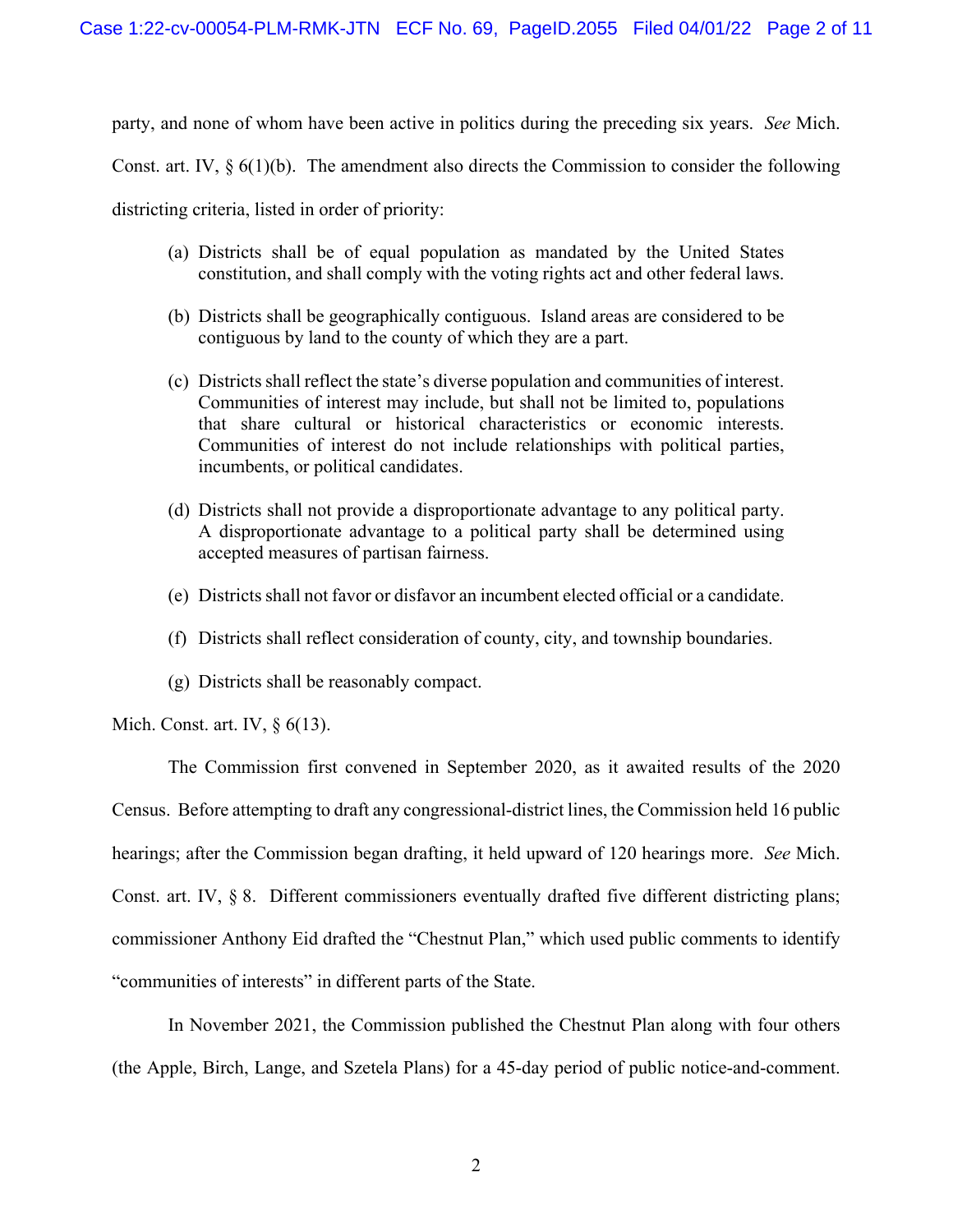*See* Mich. Const. art. IV,  $\S 6(14)(b)$ . The Commission received thousands of comments regarding the five plans.

On December 28, 2021, the Commission convened to choose a final plan. Eleven of the thirteen commissioners picked the Chestnut Plan as either their first or second choice. The Commission ultimately adopted the Chestnut plan by an 8-5 vote, with two Democratic, two Republican, and four independent commissioners voting in favor of the Plan.

#### B.

The plaintiffs brought this suit on January 20, 2022, asserting two claims. Their second claim we recently dismissed as nonjusticiable. *See Banerian v. Benson*, \_\_\_ F.Supp.3d \_\_\_, 2022 WL 676001 (W.D. Mich. 2022). The plaintiffs' remaining claim is that the Chestnut Plan violates the one-person one-vote rule announced by the Supreme Court in *Wesberry v. Sanders*, 376 U.S. 1, 7–8 (1964). According to that rule, states must "achieve population equality" among congressional districts "as nearly as is practicable." *Karcher v. Daggett*, 462 U.S. 725, 730 (1983) (cleaned up).

Using 2020 Census numbers, the ideal population for each district in Michigan is 775,179 persons. The Chestnut Plan deviates from that ideal by 0.14%—meaning the difference in population between its most populous and least populous districts (namely, 1,122 persons) equals 0.14% of the ideal population. (The four other plans voted on by the Commission had deviations ranging from 0.22% to 0.48%.) The Chestnut Plan's deviation, the plaintiffs claim, violates the Constitution.

On January 27, the plaintiffs filed a motion in which they requested "that the Court preliminarily enjoin the State from using [the Chestnut Plan] for any congressional election in Michigan." Mot. at 36. In support, the plaintiffs submitted a plan of their own creation, which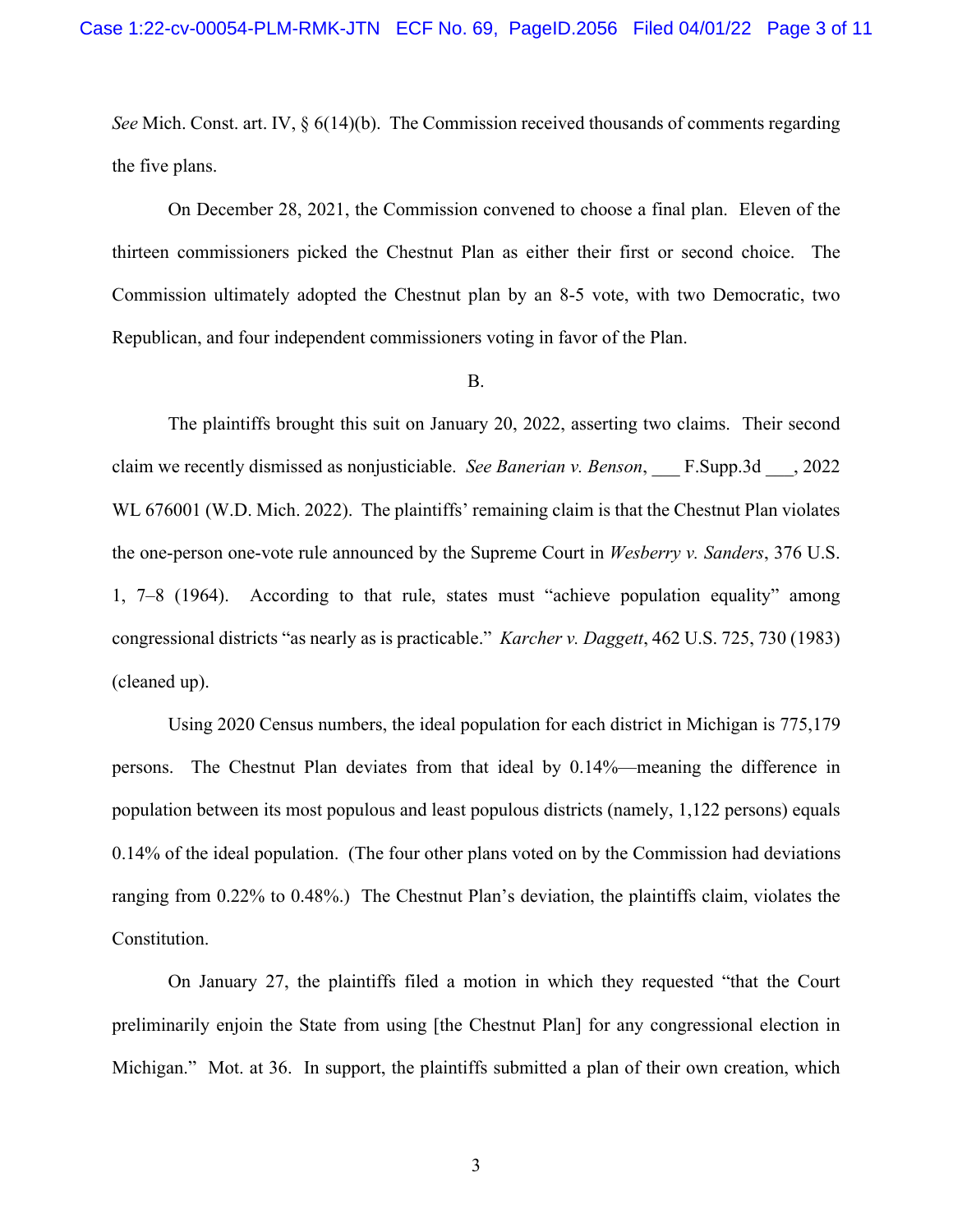equalized population among districts while substantially redrawing district lines statewide. On February 4, 2022, the plaintiffs moved to expedite adjudication of their motion, citing a pending April 19 filing deadline for Michigan congressional candidates. We granted that motion in substantial part, set an expedited briefing schedule, and scheduled oral argument for March 16. The next day—February 9—the plaintiffs filed another motion to expedite, asking this court to reschedule oral argument for March 1. We denied that motion. The Defendant Commissioners (hereinafter, "defendants") filed their brief in opposition to the plaintiffs' preliminary-injunction motion on February 18, the date specified in our briefing schedule. Exhibit C to the defendants' brief in opposition was a declaration by Commissioner Eid, which he submitted under penalty of perjury. *See* 28 U.S.C. § 1746.

Eid's declaration describes a redistricting plan animated by a principle of self-determinism: public comments on the various plans, as Eid describes it, drove the Commission to recognize (by its adoption of the Chestnut Plan) particular communities of interest in different parts of the State which in turn led the Commission to draw the district lines as it did. The plaintiffs, in their reply brief, argued that Eid's declaration had misrepresented the thrust of the relevant public comments.

During the March 16 hearing, this court directed the defendants and plaintiffs alike to provide—no later than March 22—specific citations to the Commission's record for every single public comment that they thought supported or refuted, respectively, Eid's representations in his declaration. In response, the defendants submitted a 787-page appendix, which included copies of 546 comments that, the defendants said, supported Eid's representations. The plaintiffs, for their part, claimed that 199 comments refuted Eid's representations, for which they provided citations (usually by way of "*see, e.g.*" cites) for only 59.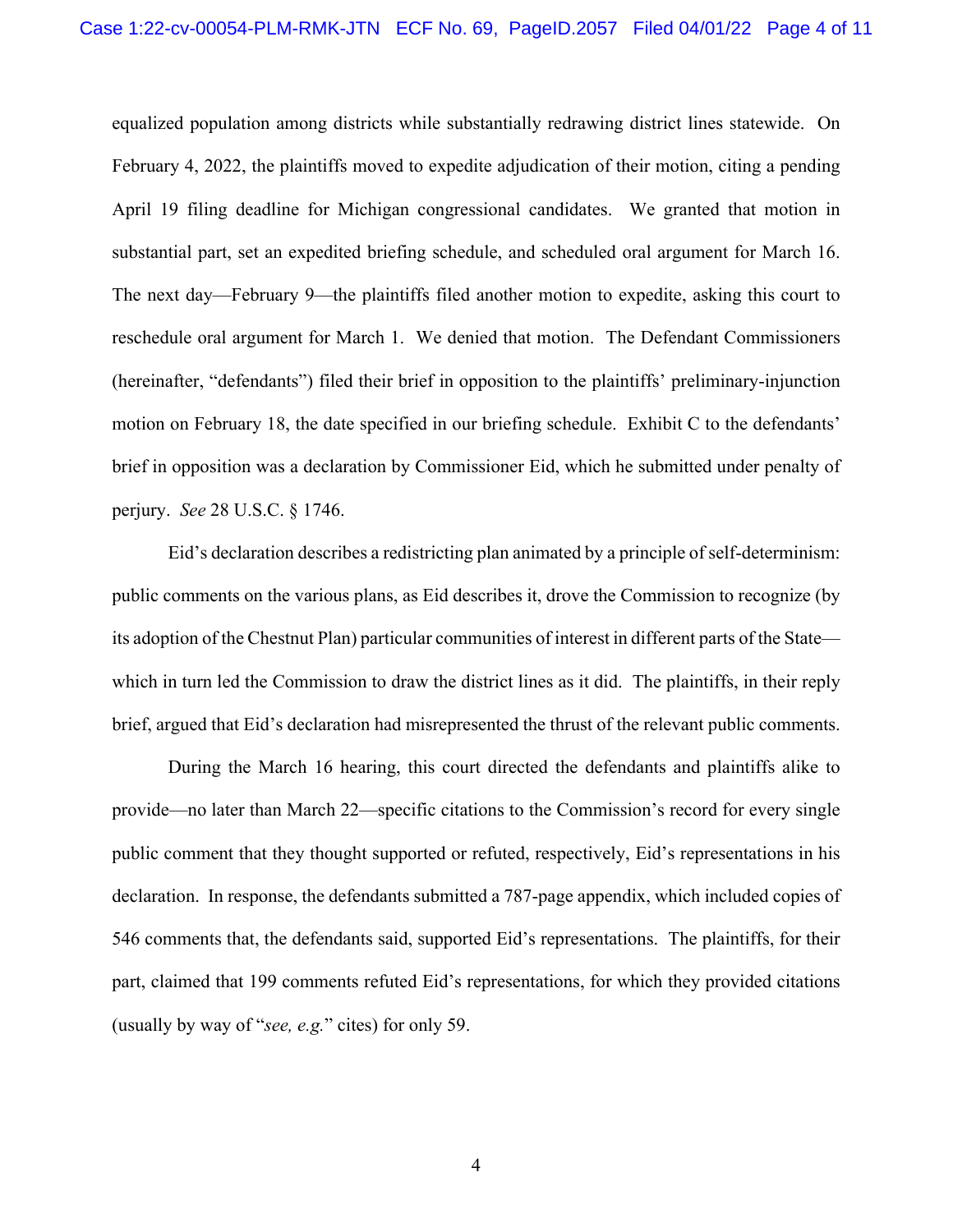### II.

A preliminary injunction is an extraordinary remedy, to which the movant must show a clear entitlement. *Enchant Christmas Light Maze & Market Ltd. v. Glowco, LLC*, 958 F.3d 532, 539 (6th Cir. 2020). Four factors govern our decision whether to grant or deny a preliminary injunction:

(1) whether the movant has a strong likelihood of success on the merits; (2) whether the movant would suffer irreparable injury without the injunction; (3) whether issuance of the injunction would cause substantial harm to others; and (4) whether the public interest would be served by the issuance of the injunction.

*Hunter v. Hamilton Cnty. Bd. of Elections*, 635 F.3d 219, 233 (6th Cir. 2011) (cleaned up). Although "considerations specific to election cases" can affect our assessment of these factors, *Purcell v. Gonzalez*, 549 U.S. 1 (2006), the most important factor is often the movant's likelihood of success on the merits, *Obama for Am. v. Husted*, 697 F.3d 423, 436 (6th Cir. 2012) (internal quotation marks omitted). We begin with that factor here.

### A.

 The Supreme Court has held that Article I, § 2 of the Constitution requires "equal representation for equal numbers of people" in congressional districts. *Wesberry*, 376 U.S. at 18. That rule (the "one-person, one-vote" rule) "does not require that congressional districts be drawn with precise mathematical equality" as to population. *Tennant v. Jefferson County Com'n*, 567 U.S. 758, 759 (per curiam). Instead, the Court is "willing to defer to state legislative policies, so long as they are consistent with constitutional norms, even if they require small differences in the population of congressional districts." *Karcher*, 462 U.S. at 740.

 The relevant analysis proceeds in two steps. "First, the parties challenging the plan bear the burden of proving the existence of population differences that could practicably be avoided." *Tennant*, 567 U.S. at 760. Here, we assume for purposes of argument that the plaintiffs have made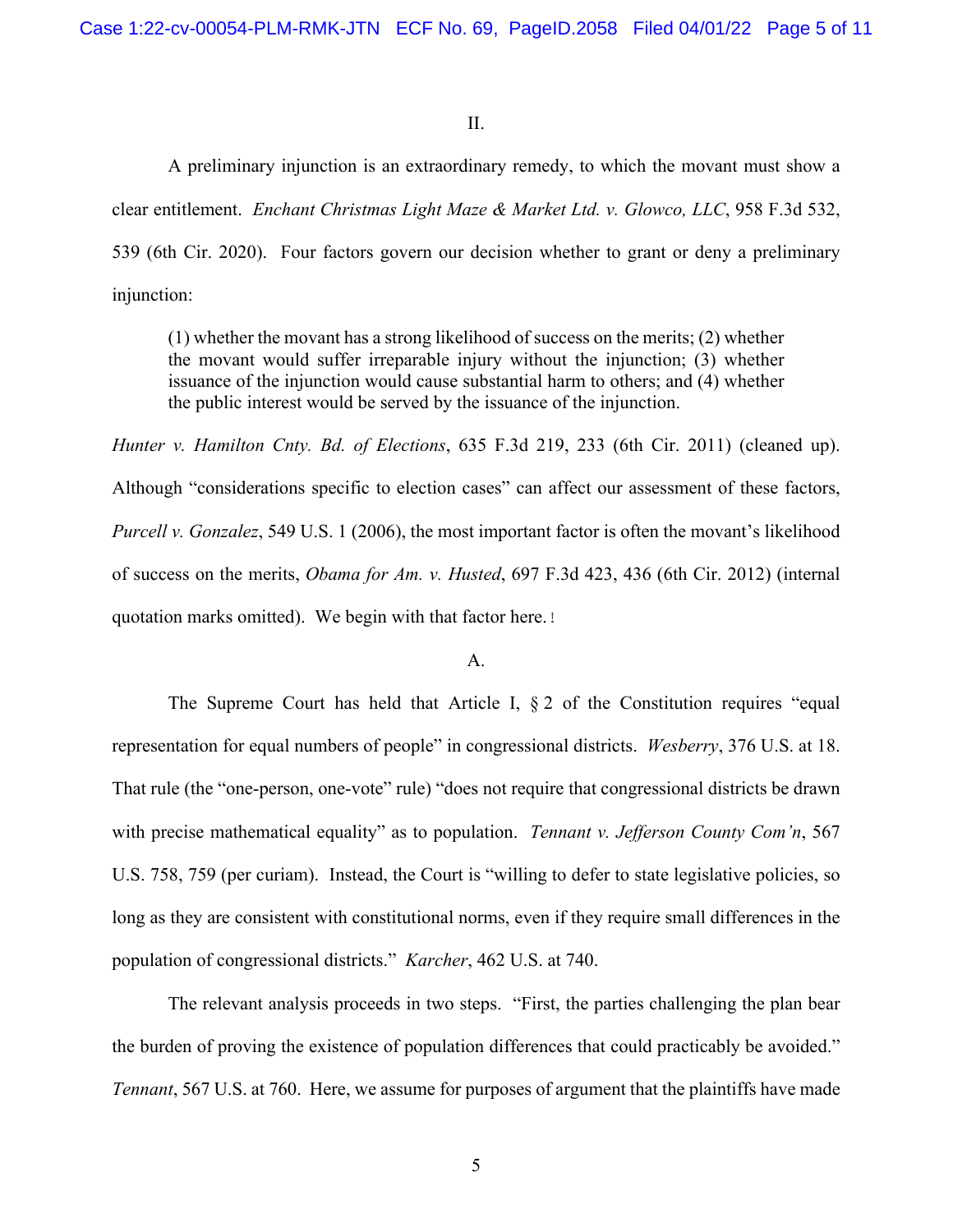that showing. Second, upon that showing, "the burden shifts to the State to 'show with some specificity' that the population differences 'were necessary to achieve some legitimate state objective.'" *Id*. (quoting *Karcher*, 462 U.S. at 741).

 The "specificity" the State must provide depends, in turn, on four factors. The Supreme Court has explained: "The showing required to justify population deviations is flexible, depending on the size of the deviations, the importance of the State's interests, the consistency with which the plan as a whole reflects those interests, and the availability of alternatives that might substantially vindicate those interests yet approximate population equality more closely." *Karcher*, 462 U.S. at 741.

1.

Here, all four factors direct us to review deferentially the Commission's justification for the Chestnut Plan's deviation from perfect equality of population. First, the Chestnut Plan's 0.14% deviation is small. In *Tennant*, the deviation was more than five times bigger—0.79%—and yet the Supreme Court unanimously reversed the district court (which had enjoined the plan there) on the ground that it had "failed to afford appropriate deference" to the State's justifications for its redistricting plan. 567 U.S. at 759.

Second, the interest that the Commission sought to further by means of its district lines namely, preservation of "communities of interest"—is undisputedly legitimate. Indeed, the plaintiffs agree that the preservation of such communities is a "traditional districting criter[ion]" employed by more than 20 states. Mot. for Prelim. Inj. at 20; *see also, e.g.*, *Bethune-Hill v. Virginia State Bd. of Elections*, 137 S. Ct. 788, 795 (2017); *League of United Latin Am. Citizens v. Perry*, 548 U.S. 399, 424 (2006).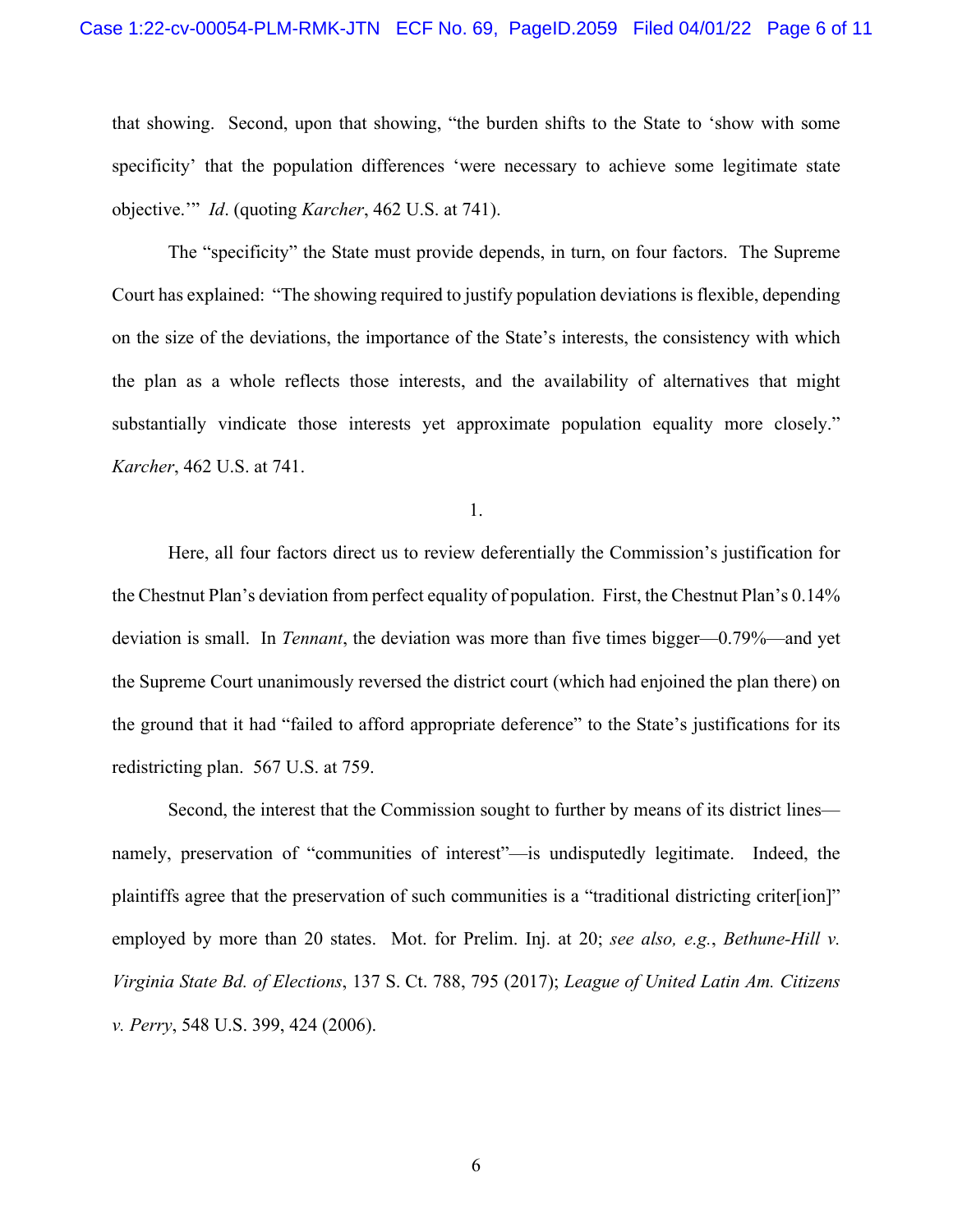Third, the Chestnut Plan consistently reflects the Commission's emphasis on preserving what it determined—on the basis of public comments—to be communities of interest in different districts. Specifically, the Eid declaration identifies communities of interest in every one of Michigan's 13 districts and explains that the Chestnut Plan's "goals" were to preserve them. *See*  ECF No. 42-4 PageID 779-785. The plaintiffs counter that the "Commission's handling of cultural and religious communities of interest is the most glaring inconsistency" in its application of this criterion. Pl. Supp. Br. at 2. Specifically, the plaintiffs assert that, though the Commission kept intact a Chaldean community in District 10 and an LGBTQ community in District 11, the Commission split an Orthodox Jewish community into two districts, and did the same to an "Arab Middle Eastern, North African community" in "the southern portion of Dearborn Heights." *Id*. at 3.

To some extent, the plaintiffs have a point. The Commission did split what two commenters described as an Orthodox Jewish community in Oak Park and Southfield between Districts 11 and 12. But keeping some communities intact inevitably means separating others; and the plaintiffs cite only two comments urging the Commission to keep this community intact (one of which urged the Commission to keep all of Oakland County intact, which even the plaintiffs' plan splits into four districts). And even in a comment-driven redistricting process, the Commission's decisions would unavoidably leave some commenters disappointed. Similarly, the Commission did put a part of southern Dearborn Heights into District 13. But the Commission kept the rest of Dearborn Heights and Dearborn intact in District 12, thereby largely heeding the many commenters who urged it to keep intact the Middle Eastern communities in those cities. And the borders of Dearborn Heights itself take the form of a gerrymander of sorts, extending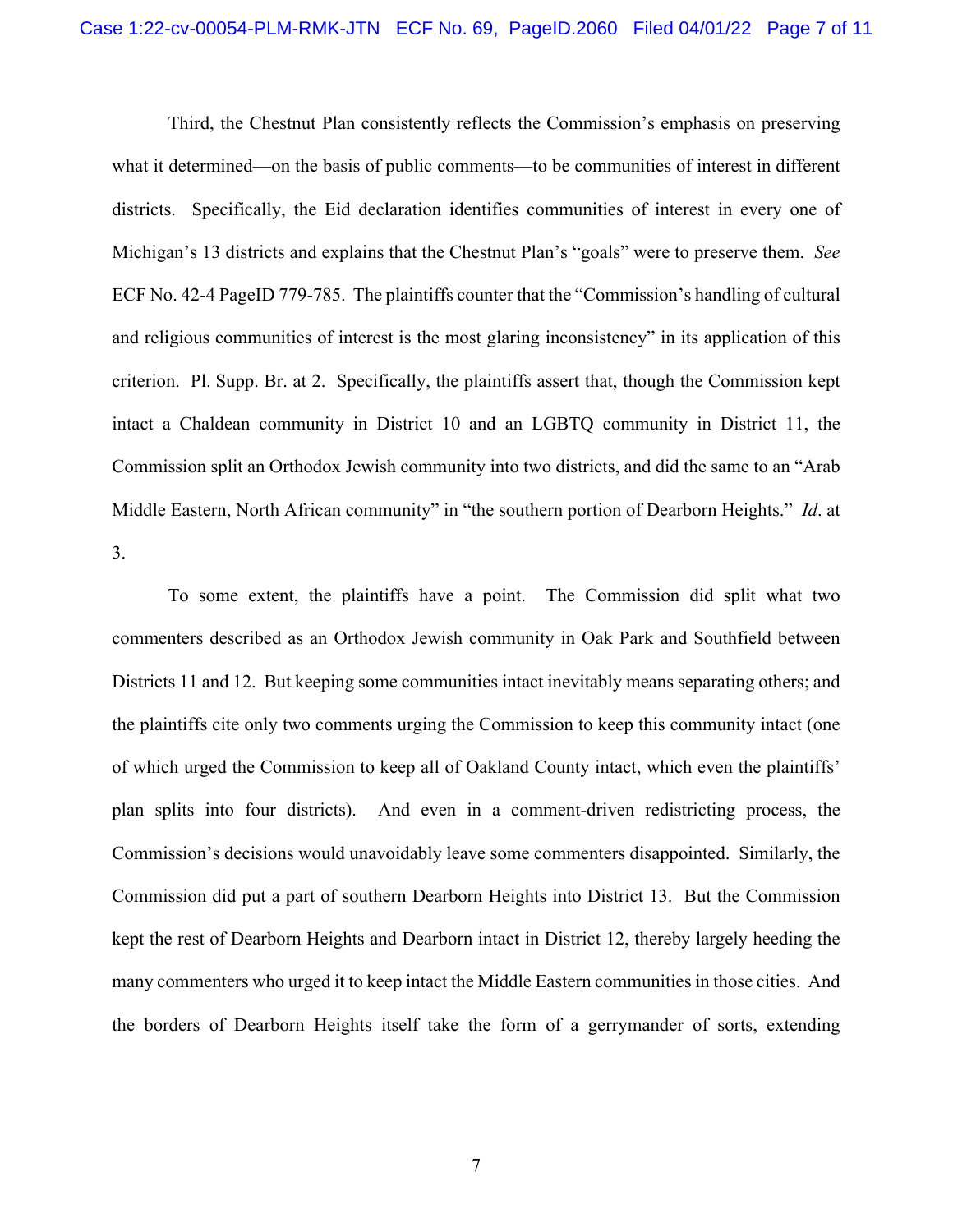approximately six miles from north to south and almost five miles east to west, which could make it harder to contain in one district.

Nor did the Commission act inconsistently simply because, as the Commission acknowledges, "each district does not achieve the *same* communities-of-interest objective." Def. Opp. at 22. The Michigan Constitution afforded the Commission broad discretion to define and identify communities of interest as it saw fit; and in different districts, different types of communities might predominate. That the Commission thought certain cultural communities predominated in some districts does not mean that it was required to find that every cultural community predominated in every district. "[R]edistricting ordinarily involves criteria and standards that have been weighed and evaluated by the elected branches in the exercise of their political judgment." *Perry v. Perez*, 565 U.S. 388, 393 (2012). Tradeoffs between keeping some communities intact and splitting others are examples of those kinds of judgments. The Chestnut Plan reflects those tradeoffs; but the Plan is consistent throughout in its emphasis on communities of interests identified in comments submitted to the Commission.

Fourth, the plaintiffs have not identified any alternative plan that would preserve the "interests" identified by the Commission while "approximat[ing] population equality more closely." *Karcher*, 462 U.S. at 741. The plaintiffs' own plan does not preserve those communities of interest or even attempt to; instead it does not apply the community-of-interest criterion at all, apart from the plan's emphasis on preserving county and municipal lines. And the other four plans voted on by the Commission deviated from "population equality" more than the Chestnut Plan does. Hence this factor favors deference. *See Tennant*, 567 U.S. at 765 ("None of the alternative plans came close to vindicating" the State's interests "while achieving a lower variance."). At oral argument, the plaintiffs did argue for the first time that, given the opportunity, they could tweak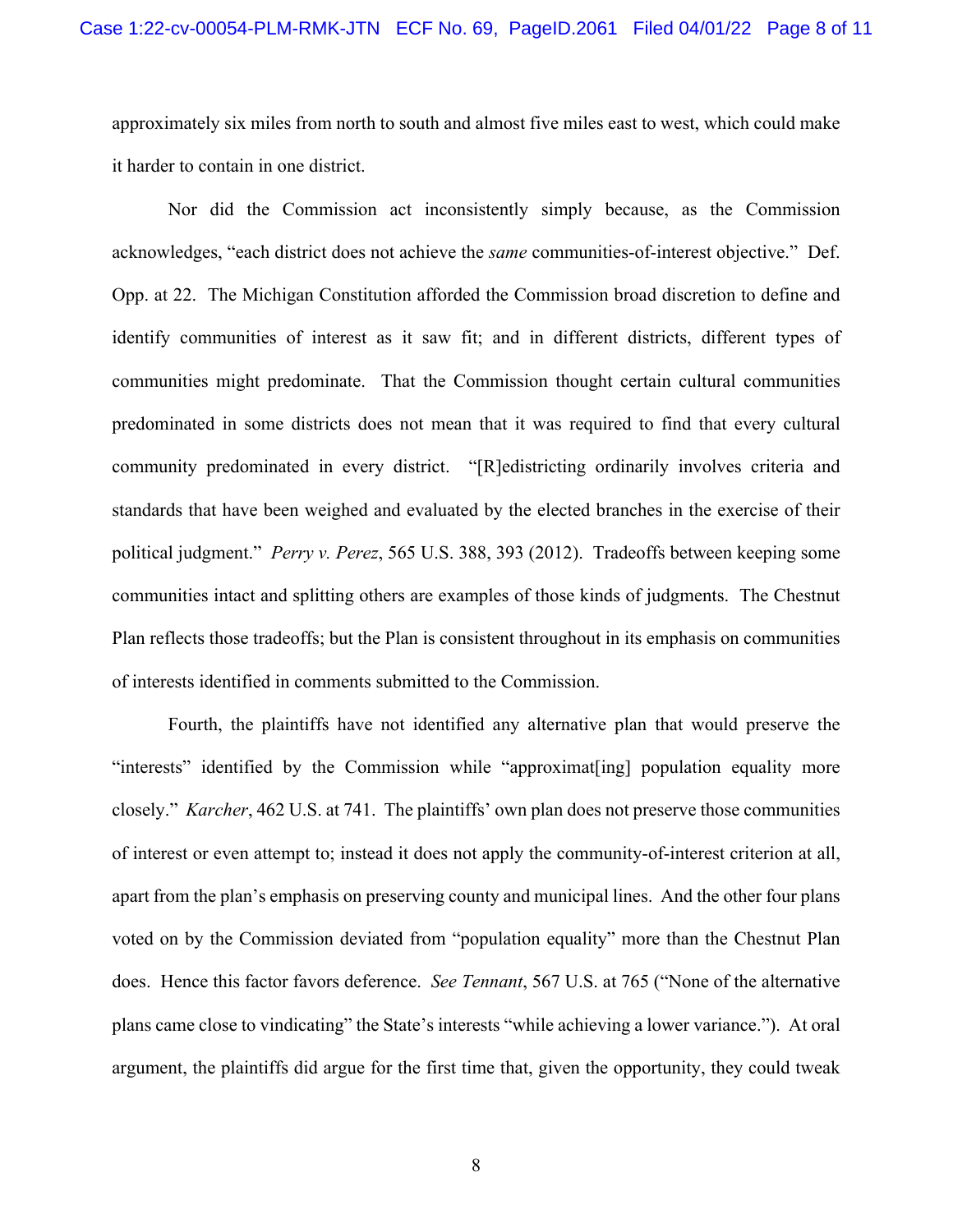the Chestnut Plan to equalize population among districts while retaining its communities of interest. But as counsel for the Commission observed, a districting plan is like a Rubik's Cube: every adjustment requires still more adjustments. If the plaintiffs were to submit a tweaked plan now—as opposed to the altogether redrawn plan that they chose to submit with their motion—the defendants would then be entitled to submit a brief explaining all the other consequences, apart from population equality, wrought by the new plan. For good reasons, we expedited at the plaintiffs' request briefing and argument for their preliminary-injunction motion; we do not have time for another round of briefing and argument now.

### 2.

The Commission therefore bears only a light burden to show that the Chestnut Plan's 0.14% deviation from perfect equality of population among districts was "necessary to achieve" its goal of maintaining communities of interest. *Karcher*, 462 U.S. at 731. We find that the Commission is very likely to carry that burden in this case. As an initial matter, the Supreme Court has twice accepted the statements of a single legislator as evidence of a State's redistricting goals. *See Tennant*, 567 U.S. at 763–64; *Bethune-Hill v. Virginia State Bd. of Elections*, 137 S. Ct. 788, 801–02 (2017). Eid's declaration is therefore sufficient evidence of the Commission's goals here.

More to the point, the Commission has specifically identified the communities of interest that it sought to maintain in each district: among them, the rural and agricultural northern regions and Native American communities in District 1; the rural farming counties of Barry, Ionia, Montcalm, Gratiot, and Isabella in District 2; the economic I-96 corridor between Muskegon and Grand Rapids in District 3; the people who live in Battle Creek but work or shop in Kalamazoo in District 4; the communities along the southern border of Michigan, with all the unique cultural and economic interests of communities that border another state, in District 5; the white-collar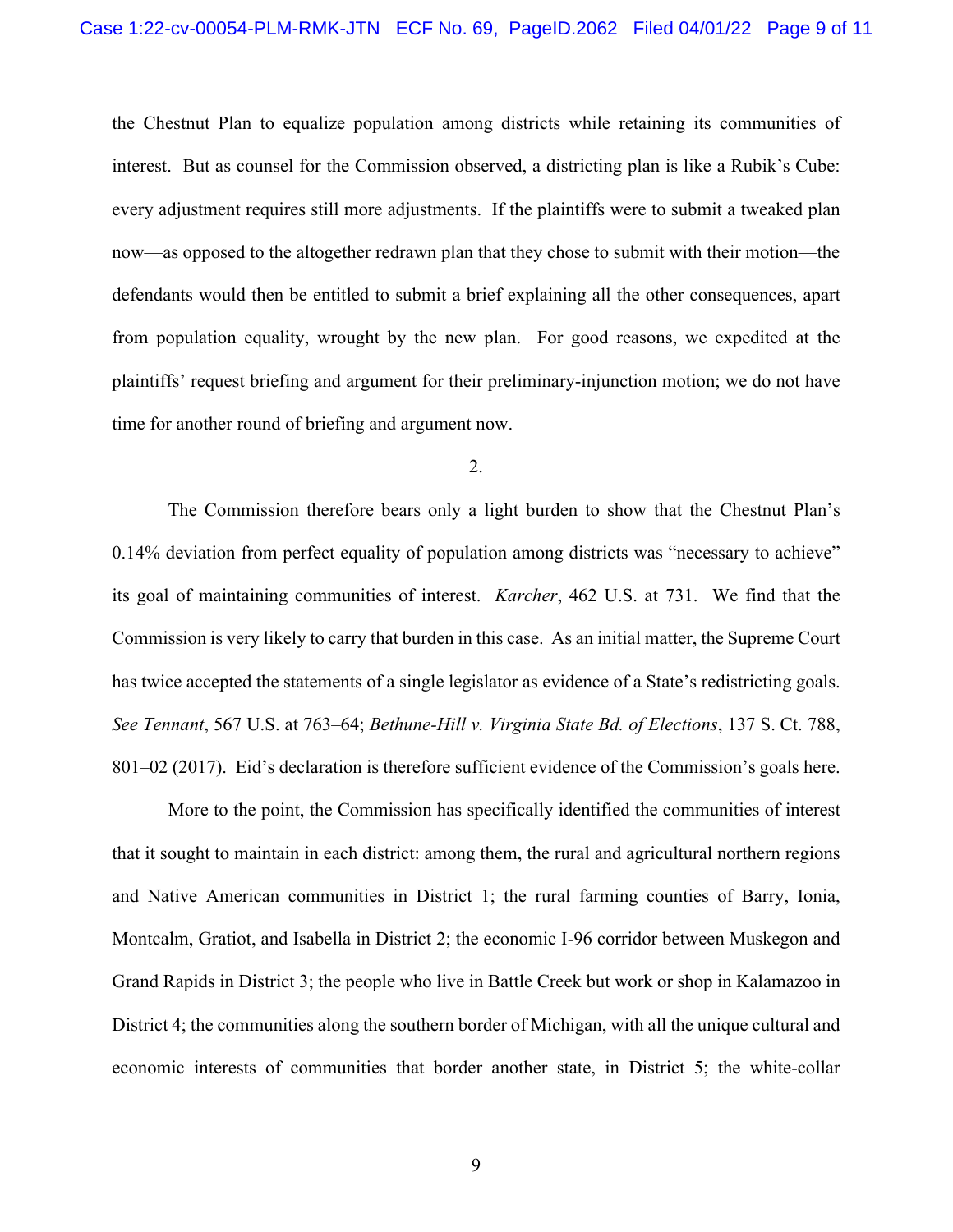workforce that resides in District 6; the "tri-county area" of Clinton, Eaton, and Ingham Counties in District 7; the Midland County community of interest in District 8; the rural, agricultural communities in the "thumb" of Michigan in District 9; the Chaldean and other cultural communities in District 10; the "core townships" of Oakland County in District 11; the blue-collar workforce in Livonia, Detroit, Dearborn, and Southfield in District 12; and the "Detroit-centered" communities in District 13.

Eid's declaration recites that public commenters identified every one of these communities of interest. The Commission's record supports Eid's declaration: the Commission has provided hundreds of public comments that identify these same communities of interest. To quantify matters, the plaintiffs dispute the Commission's determinations of communities of interest in eight of Michigan's thirteen congressional districts. For those eight districts, the Commission has produced 351 public comments that the Commission says support its determinations of communities of interests. Having reviewed all of them, we find that 298 of those comments are plainly supportive of the Commission's determinations. The plaintiffs, for their part, have provided citations for 59 comments that they say refute those determinations; having reviewed all of those comments, we find that only 31 of them do. Thus, the overwhelming weight of the record now before us supports the Commission's judgment that the Chestnut Plan's slight deviation from perfect equality of population among districts was "necessary to achieve" the Commission's goal of maintaining its identified communities of interest. *Karcher*, 462 U.S. at 731. The plaintiffs therefore have not shown that their remaining claim has a "likelihood of success on the merits." *Hunter*, 635 F.3d at 233.